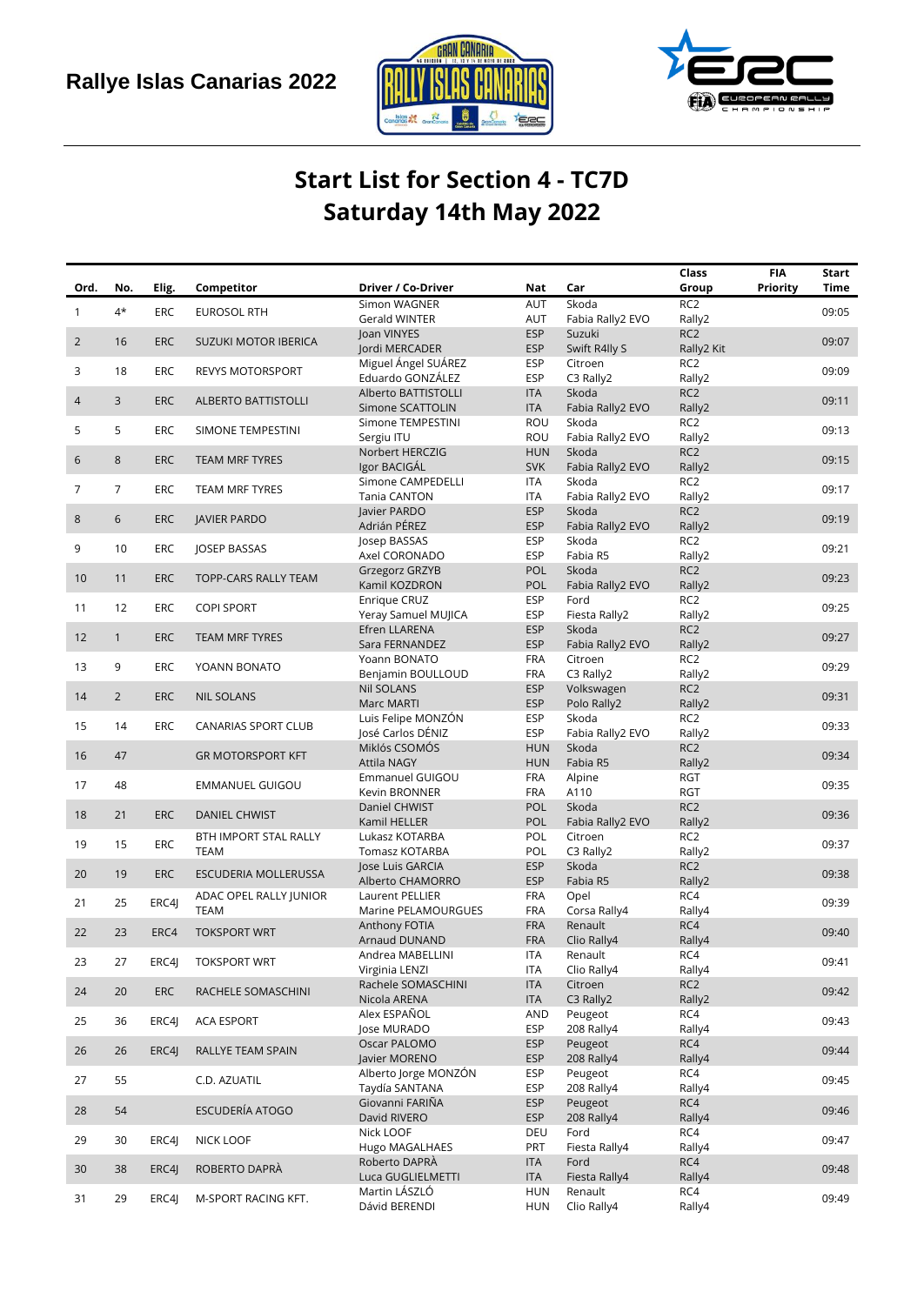



## **Start List for Section 4 - TC7D Saturday 14th May 2022**

| Ord. | No.   |       | Competitor                            | Driver / Co-Driver                        | Nat                      | Car                      | Class<br>Group  | <b>FIA</b><br>Priority | Start<br>Time |
|------|-------|-------|---------------------------------------|-------------------------------------------|--------------------------|--------------------------|-----------------|------------------------|---------------|
|      |       | Elig. |                                       | Raúl HERNÁNDEZ                            | <b>ESP</b>               | Peugeot                  | RC4             |                        |               |
| 32   | 33    | ERC4J | ESCUDERÍA MASPALOMAS                  | Rodrigo SANJUAN                           | <b>ESP</b>               | 208 Rally4               | Rally4          |                        | 09:50         |
|      | 51    |       | C.D MANGUIA                           | Juan Carlos DE LA CRUZ                    | <b>ESP</b>               | Peugeot                  | RC4             |                        |               |
| 33   |       |       | <b>MOTORSPORT</b>                     | Gabriel ESPINO                            | <b>ESP</b>               | 208 Rally4               | Rally4          |                        | 09:51         |
| 34   | 56    |       | C.D. AZUATIL                          | Nelson CLIMENT                            | <b>ESP</b>               | Peugeot                  | RC4             |                        | 09:52         |
|      |       |       |                                       | Ayose CLIMENT                             | <b>ESP</b>               | 208 Rally4               | Rally4          |                        |               |
| 35   | 53    |       | C.D. SEVENTEN                         | Fernando CRUZ<br>Cristian Jesús HERNÁNDEZ | <b>ESP</b><br><b>ESP</b> | Peugeot<br>208 Rally4    | RC4<br>Rally4   |                        | 09:53         |
|      |       |       |                                       | Rene NOLLER                               | <b>DEU</b>               | Peugeot                  | RC4             |                        |               |
| 36   | 35    | ERC4J | <b>RENÉ NOLLER</b>                    | Anne Katharina STEIN                      | <b>AUT</b>               | 208 Rally4               | Rally4          |                        | 09:54         |
|      |       |       | YACCO ACCR TEAM                       | Daniel POLÁŠEK                            | CZE                      | Ford                     | RC4             |                        |               |
| 37   | 31    | ERC4J |                                       | Katerina JANOVSKÁ                         | CZE                      | Fiesta Rally4            | Rally4          |                        | 09:55         |
| 38   | 39    | ERC4  | PAULO SORIA                           | Paulo SORIA                               | ARG                      | Renault                  | RC5             |                        | 09:56         |
|      |       |       |                                       | Marcelo DER OHANNESIAN                    | ARG                      | Clio Rally5              | Rally5<br>RC5   |                        |               |
| 39   | 41    | ERC4  | C.D. TODO SPORT                       | Sergio FUENTES<br>Alain PEÑA              | <b>ESP</b><br><b>ESP</b> | Renault<br>Clio Rally5   | Rally5          |                        | 09:57         |
|      |       |       |                                       | Giorgio COGNI                             | <b>ITA</b>               | Renault                  | RC5             |                        |               |
| 40   | 40    | ERC4  | <b>GIORGIO COGNI</b>                  | Gabriele ZANNI                            | <b>ITA</b>               | Clio Rally5              | Rally5          |                        | 09:58         |
| 41   | 37    | ERC4J | <b>VICTOR HANSEN</b>                  | Victor HANSEN                             | SWE                      | Ford                     | RC4             |                        | 09:59         |
|      |       |       |                                       | Victor JOHANSSON                          | <b>SWE</b>               | Fiesta Rally4            | Rally4          |                        |               |
| 42   | 59    |       | C.D. CARTENARA MOTOR                  | Marcos Javier MARTIN                      | <b>ESP</b>               | Renault                  | RC5             |                        | 10:00         |
|      |       |       |                                       | Armando Jesús RIVERO<br>Alejandro MARTÍN  | <b>ESP</b><br><b>ESP</b> | Clio Rally5<br>Renault   | Rally5<br>RC5   |                        |               |
| 43   | 60    |       | <b>CANARIAS SPORT CLUB</b>            | Daniel ROSARIO                            | <b>ESP</b>               | Clio Rally5              | Rally5          |                        | 10:01         |
|      |       |       |                                       | Andrea MAZZOCCHI                          | <b>ITA</b>               | Renault                  | RC5             |                        |               |
| 44   | 42    | ERC4  | ANDREA MAZZOCCHI                      | Silvia GALLOTTI                           | <b>ITA</b>               | Clio Rally5              | Rally5          |                        | 10:02         |
| 45   | 61    |       | C.D. FAN MOTOR T.C.                   | Manuel HERNÁNDEZ                          | <b>ESP</b>               | Renault                  | RC5             |                        | 10:03         |
|      |       |       |                                       | David BETHENCOURT                         | <b>ESP</b>               | Clio Rally5              | Rally5          |                        |               |
| 46   | 44    | ERC4  | <b>EMRE HASBAY</b>                    | Emre HASBAY                               | <b>TUR</b><br><b>TUR</b> | Renault                  | RC5             |                        | 10:04         |
|      |       |       |                                       | Kutay ERTUGRUL<br>Igor WIDLAK             | POL                      | Clio Rally5<br>Ford      | Rally5<br>RC3   |                        |               |
| 47   | 22    | ERC3  | KG-RT                                 | Daniel DYMURSKI                           | POL                      | Fiesta Rally3            | Rally3          |                        | 10:05         |
| 48   | 62    |       | C.D. VECINDAUTO SPORT                 | Francisco Javier RAMÍREZ                  | <b>ESP</b>               | Renault                  | RC5             |                        | 10:06         |
|      |       |       |                                       | Minerva LLARENA                           | <b>ESP</b>               | Clio Rally5              | Rally5          |                        |               |
| 49   | 66    |       | C.D. SÁNDEZ                           | David SÁNCHEZ                             | <b>ESP</b>               | Renault                  | RC5             |                        | 10:07         |
|      |       |       |                                       | Emilio José PÉREZ                         | <b>ESP</b>               | Clio Rally5              | Rally5          |                        |               |
| 50   | 63    |       | <b>ESCUDERIA ATERURA</b>              | Sebastián GIL<br>Adrián GIL               | <b>ESP</b><br><b>ESP</b> | Renault<br>Clio Rally5   | RC5<br>Rally5   |                        | 10:08         |
|      |       |       |                                       | Iván CABRERA                              | <b>ESP</b>               | Renault                  | RC5             |                        |               |
| 51   | 65    |       | C.D. MOTOR PRIMERA ETAPA              | Naira Del Carmen CABRERA                  | <b>ESP</b>               | Clio Rally5              | Rally5          |                        | 10:09         |
| 52   | 43    | ERC4  | <b>GHJUVANNI ROSSI</b>                | Ghjuvanni ROSSI                           | <b>FRA</b>               | Renault                  | RC5             |                        | 10:10         |
|      |       |       |                                       | Dominique CORVI                           | <b>FRA</b>               | Clio Rally5              | Rally5          |                        |               |
| 53   | 67    |       | ESCUDERÍA ZAPATERA                    | Javier ALONSO                             | <b>ESP</b>               | Renault                  | RC5             |                        | 10:11         |
|      |       |       | <b>SPORT</b>                          | Mayte María GONZÁLEZ<br>Patrik HERCZIG    | <b>ESP</b><br><b>HUN</b> | Clio Rally5<br>Renault   | Rally5<br>RC5   |                        |               |
| 54   | 45    | ERC4  | <b>HERCZIG AUTOSPORT KFT</b>          | Viktor BÁN                                | <b>HUN</b>               | Clio Rally5              | Rally5          |                        | 10:12         |
|      |       |       |                                       | Nicolás CASTELLANO                        | <b>ESP</b>               | Renault                  | RC5             |                        |               |
| 55   | 68    |       | C.D. FAN MOTOR T.C.                   | Juan RODRÍGUEZ                            | <b>ESP</b>               | Clio Rally5              | Rally5          |                        | 10:13         |
| 56   | 70    |       | <b>CANARIAS SPORT CLUB</b>            | Juan David RIVERO                         | <b>ESP</b>               | Renault                  | RC5             |                        | 10:14         |
|      |       |       | ESCUDERÍA LA PALMA ISLA               | Aday ORTIZ<br>Alejandro CONCEPCIÓN        | <b>ESP</b><br><b>ESP</b> | Clio Rally5<br>Renault   | Rally5<br>RC5   |                        |               |
| 57   | 69    |       | <b>BONITA</b>                         | Ibán SANTANA                              | <b>ESP</b>               | Clio Rally5              | Rally5          |                        | 10:15         |
|      |       |       |                                       | Gilberto RODRÍGUEZ                        | <b>ESP</b>               | Renault                  | RC5             |                        |               |
| 58   | $64*$ |       | C.D. FAROGA                           | Ruymán REYES                              | <b>ESP</b>               | Clio Rally5              | Rally5          |                        | 10:16         |
| 59   | 28*   | ERC4J | TOPP-CARS RALLY TEAM                  | Norbert MAIOR                             | ROU                      | Opel                     | RC4             |                        | 10:17         |
|      |       |       |                                       | Maior FRANCESCA                           | ROU                      | Corsa Rally4             | Rally4          |                        |               |
| 60   | $32*$ | ERC4J | OLA NORE JR                           | Ola NORE JR                               | <b>NOR</b>               | Ford                     | RC4             |                        | 10:18         |
|      |       |       |                                       | Jack MORTON<br>Raphael ASTIER             | <b>GBR</b><br><b>FRA</b> | Fiesta Rally4<br>Alpine  | Rally4<br>RGT   |                        |               |
| 61   | 49*   |       | RAPHAEL ASTIER                        | Frederic VAUCLARE                         | <b>FRA</b>               | A110                     | <b>RGT</b>      |                        | 10:19         |
|      |       |       |                                       | Benjamín AVELLA                           | <b>ESP</b>               | Hyundai                  | RC <sub>2</sub> |                        |               |
| 62   | $46*$ |       | ESCUDERIA MASPALOMAS                  | Pedro Jorge DOMÍNGUEZ                     | <b>ESP</b>               | I20 Rally2               | Rally2          |                        | 10:20         |
| 63   | 34*   | ERC4J | <b>MATTIA VITA</b>                    | Mattia VITA                               | ITA                      | Ford                     | RC4             |                        | 10:21         |
|      |       |       |                                       | Massimiliano BOSI                         | <b>ITA</b>               | Fiesta Rally4            | Rally4          |                        |               |
| 64   | $50*$ |       | C.D. GRAN CANARIA<br><b>AUTOEVENT</b> | Aridany J. OJEDA<br>Agustin J. VEGA       | <b>ESP</b><br><b>ESP</b> | Honda<br>Civic Type R R3 | RC4<br>R3       |                        | 10:22         |
|      |       |       |                                       |                                           |                          |                          |                 |                        |               |